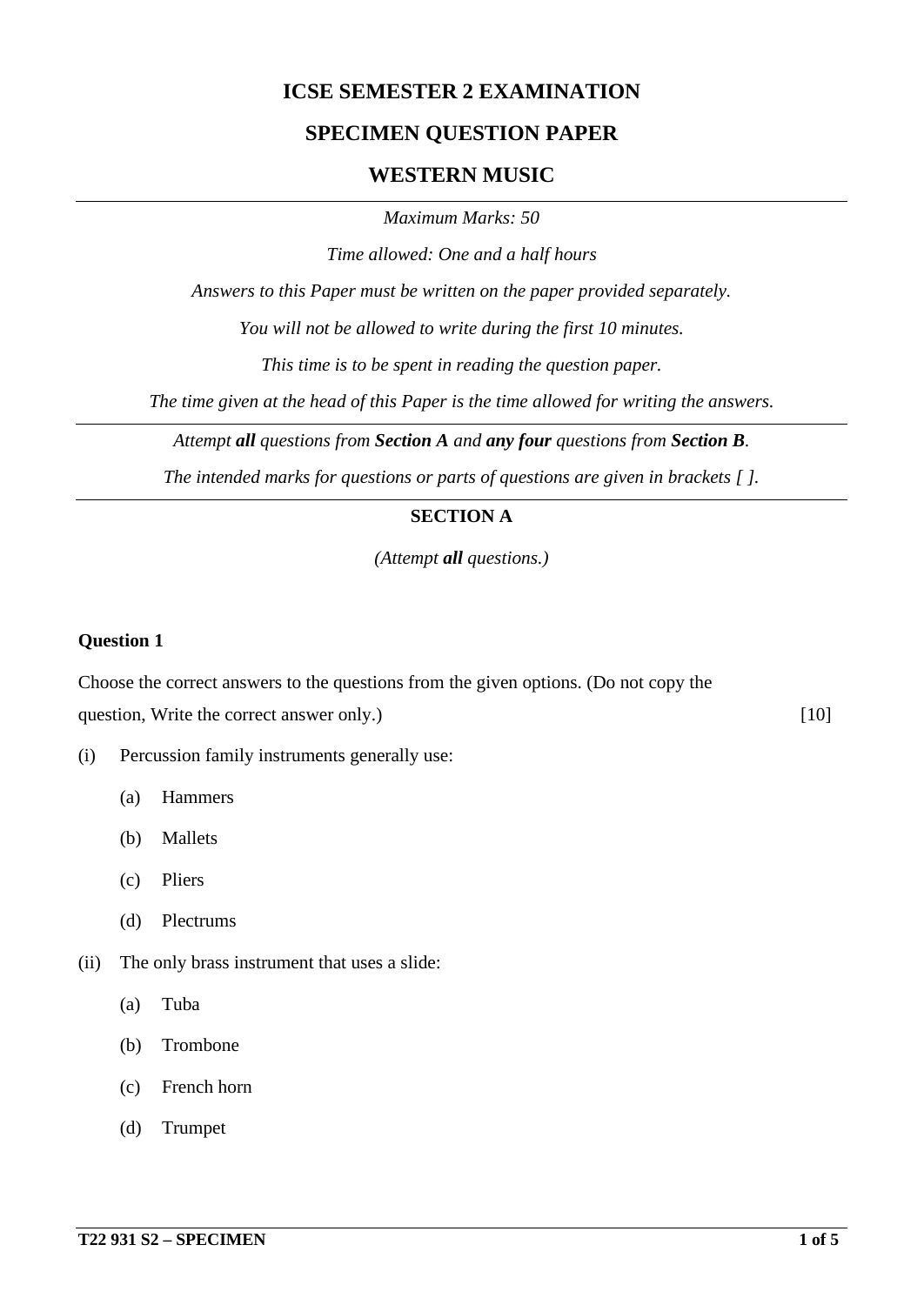(iii) All members of the woodwind family use reeds.

- (a) True
- (b) False
- (iv) The largest wood wind instrument:
	- (a) Piccolo
	- (b) Bassoon
	- (c) Clarinet
	- (d) Flute
- (v) In which instrument family is the term 'Striking spot' used?
	- (a) Wood wind
	- (b) Guitar
	- (c) String
	- (d) Percussion
- (vi) A double reed wind instrument:
	- (a) Oboe
	- (b) Transverse flute
	- (c) Clarinet
	- (d) Trombone
- (vii) All percussion instruments are Idiophones.
	- (a) True
	- (b) False
- (viii) The pedal tuning system is associated with which instrument?
	- (a) Piano
	- (b) Timpani
	- (c) Tubular bells
	- (d) Harp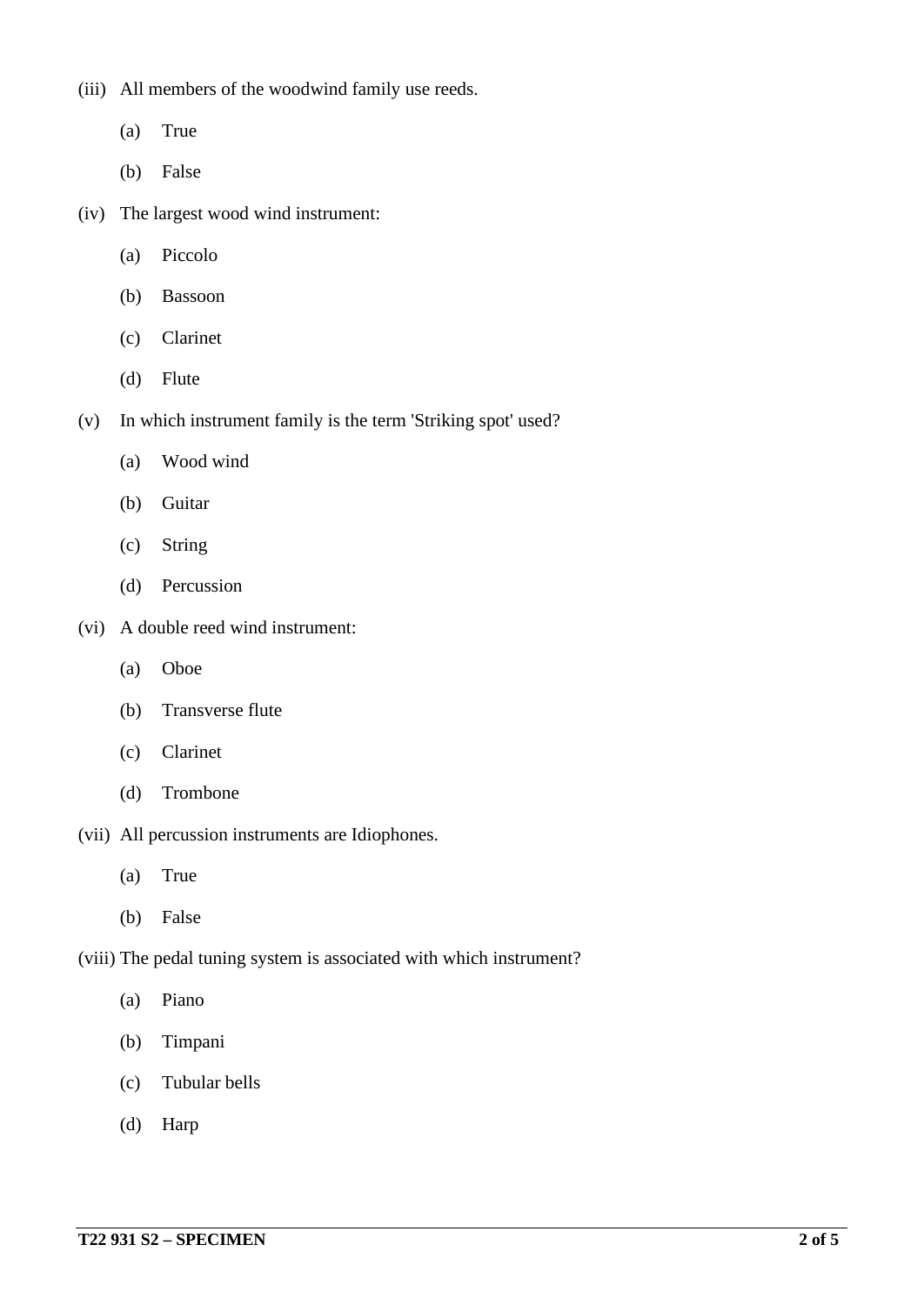- (ix) Woodwind instruments with the highest and lowest ranges.
	- (a) Piccolo and bassoon
	- (b) Flute and cor anglais
	- (c) Piccolo and clarinet
	- (d) Flute and oboe
- (x) The term "Buzzing of the lips" is associated with the sound production of the:
	- (a) Woodwind family
	- (b) Brass family
	- (c) String family
	- (d) Percussion family

## **SECTION B**

### *(Attempt any four questions from this Section.)*

#### **Question 2**

Answer the following:

| (i) | Define Electronic music.                                      | 121   |
|-----|---------------------------------------------------------------|-------|
|     | (ii) How is Electronic music produced?                        | 2     |
|     | (iii) What is the Moog synthesizer? Who invented it and when? | $[3]$ |
|     | (iv) Describe briefly, The Theremin                           |       |

## **Question 3**

Answer the following:

| (i)  | What is EDM?                                                                           |                   |
|------|----------------------------------------------------------------------------------------|-------------------|
| (ii) | Which is your favorite EDM sub-genre and why?                                          | 2                 |
|      | (iii) Briefly describe Dub step. Mention one famous exponent.                          | $\lceil 3 \rceil$ |
|      | (iv) Name any one exponent of Industrial, drum & bass, and Electro house music genres. | $\lceil 3 \rceil$ |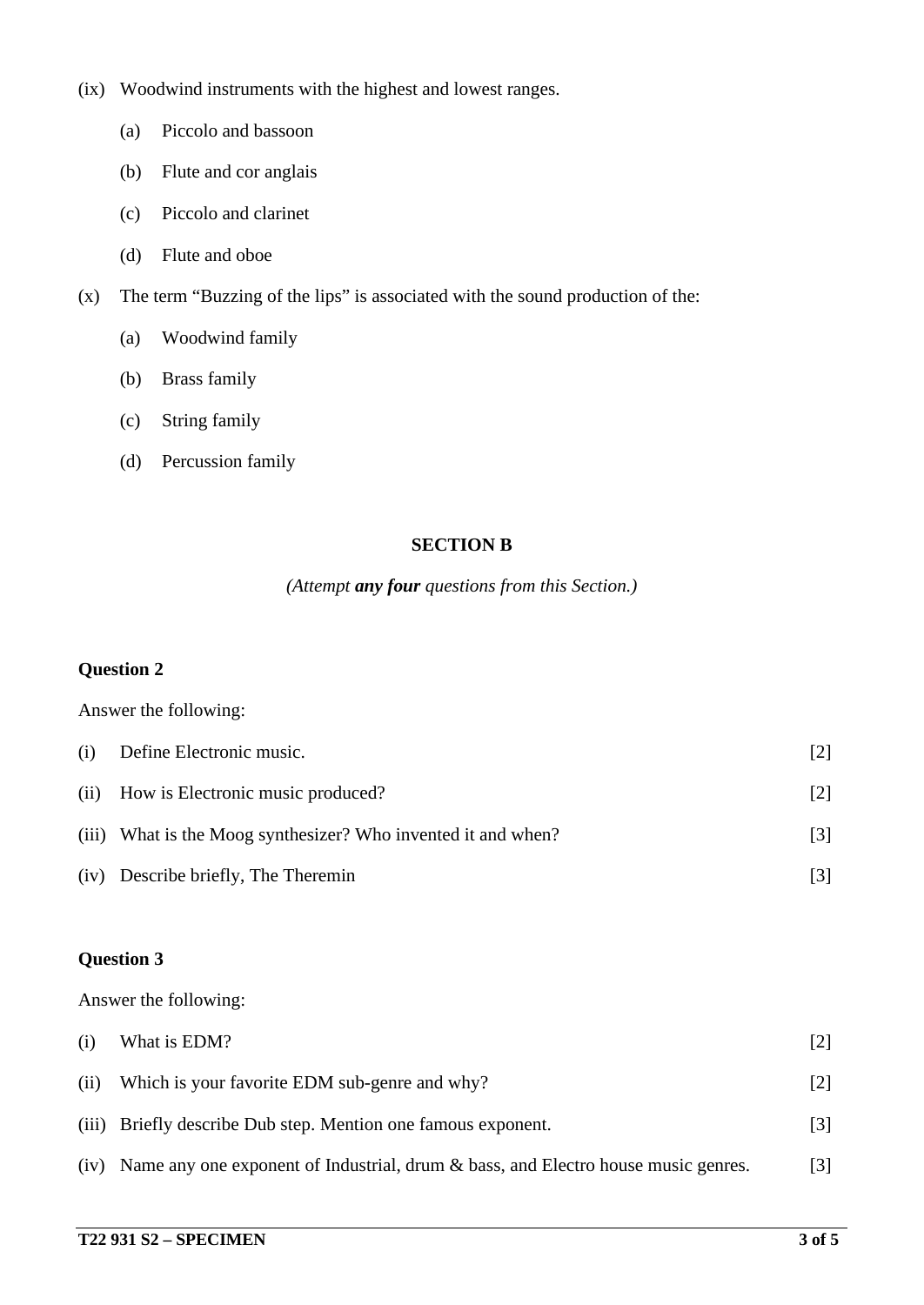### **Question 4**

Answer the following:

| (i) | Define DAW.                                                          | [2]               |
|-----|----------------------------------------------------------------------|-------------------|
|     | (ii) Name any two DAWs that you are aware of or use.                 | [2]               |
|     | (iii) Site any three general features of a DAW.                      | $\lceil 3 \rceil$ |
|     | (iv) Describe briefly any one feature you like in your favorite DAW. | [3]               |

# **Question 5**

|      | Describe your experience as a musician in a production you were a part of. |                   |  |
|------|----------------------------------------------------------------------------|-------------------|--|
|      | Write about:                                                               |                   |  |
| (i)  | The name of the production, when and where it was held.                    | $\lceil 2 \rceil$ |  |
| (ii) | Your character/role, audition experience.                                  | $\lceil 2 \rceil$ |  |
|      | (iii) Practice sessions and Showtime                                       | [3]               |  |
| (iv) | What did you learn from the experience, did it make you a better musician? | [3]               |  |

# **Question 6**

Describe the life and works of **any one** of the following jazz composers, by answering the following questions.

George Gershwin or Miles Davis.

| (i)  | Birth year/date and place/country.                 |     |
|------|----------------------------------------------------|-----|
| (ii) | Death year/date and place/country.                 |     |
|      | (iii) Main instrument, Occupation and career span. | [3] |
|      | (iv) Contributions: Compositions / Songs / Legacy. |     |